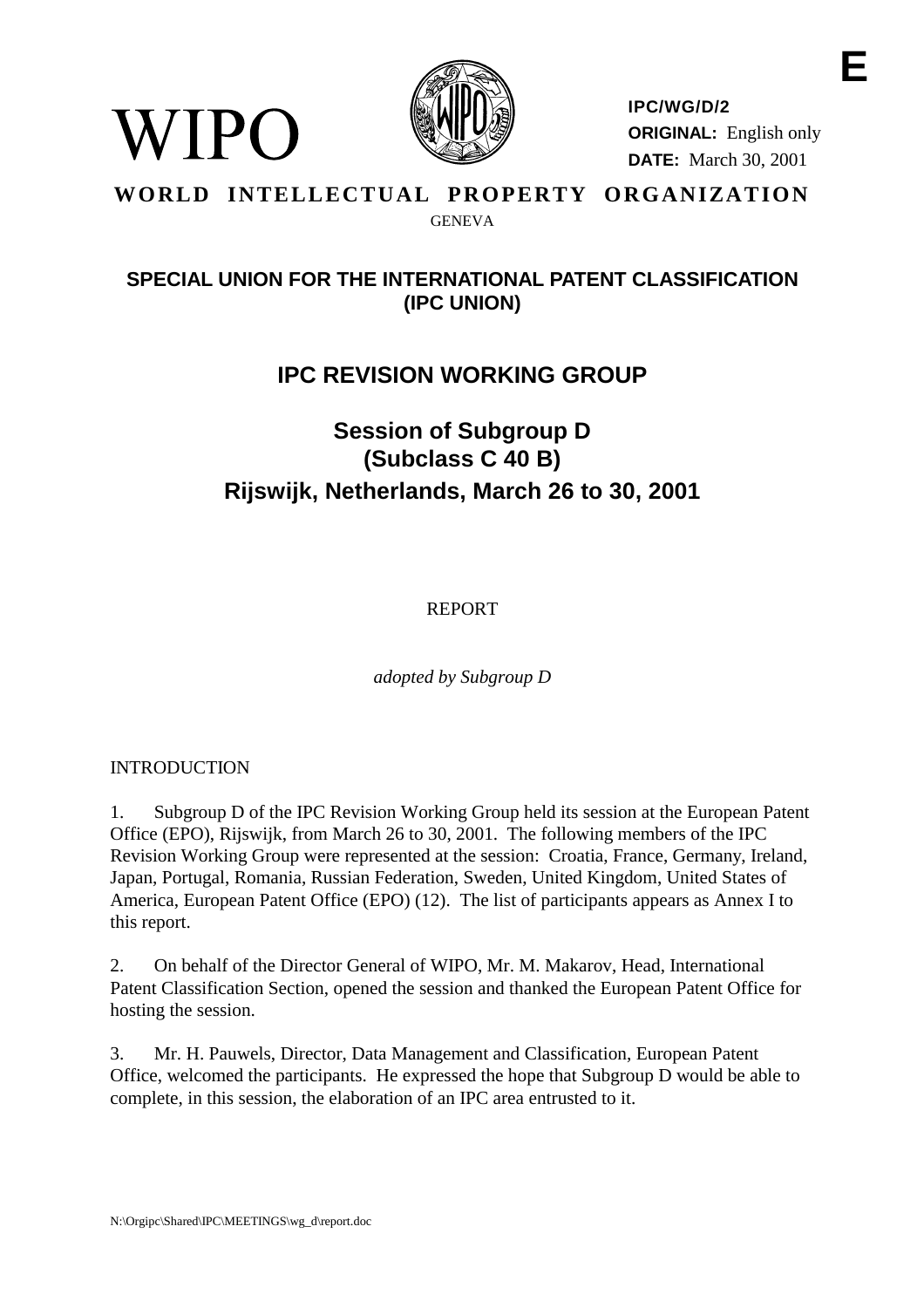#### **OFFICERS**

4. Subgroup D unanimously elected Mr. H. Wongel (EPO) as Chair and Mr. H.-P. Gerster (Germany) as Vice-Chair.

5. Mr. M. Makarov (WIPO) acted as Secretary of the session.

## ADOPTION OF THE AGENDA

6. Subgroup D unanimously adopted the agenda, which appears as Annex II to this report.

### CONCLUSIONS, DISCUSSIONS AND DECISIONS

7. As decided by the Governing Bodies of WIPO at their tenth series of meetings held from September 24 to October 2, 1979 (see document AB/X/32, paragraphs 51 and 52), the report of this session reflects only the conclusions of Subgroup D (decisions, recommendations, opinions, etc.) and does not, in particular, reflect the statements made by any participant, except where a reservation in relation to any specific conclusion of Subgroup D was expressed or repeated after the conclusion was reached.

#### PRESENTATION OF THE TECHNOLOGY OF COMBINATORIAL CHEMISTRY

8. The Delegation of the EPO made a presentation of the technology of combinatorial chemistry and explained its development for over 15 years from the invention of this technology. The Delegation clarified various aspects of combinatorial chemistry by responding to questions raised by the participants.

### ELABORATION OF A SUBCLASS COVERING COMBINATORIAL CHEMISTRY

9. Discussions were based on document IPC/WG/4/5 and the project file of Project C 422, in particular on the rapporteur report appearing as Annex 27 to the project file, in the light of the instructions given by the IPC Revision Working Group (see document IPC/WG/4/5, paragraph 10, Project C 422). Subgroup D agreed on a number of amendments to the IPC (see the Technical Annexes to this report).

10. Following the request made by the IPC Revision Working Group, Subgroup D considered the most appropriate place for a classification scheme covering combinatorial chemistry and agreed that, since members of combinatorial libraries could represent microorganisms, compounds, alloys and other substances, a new class (C 40), rather than the initially proposed class C 15, should be created at the end of section C. In order to provide a more logical structure of section C, Subgroup D also agreed to create a new subsection embracing the subject matter in question.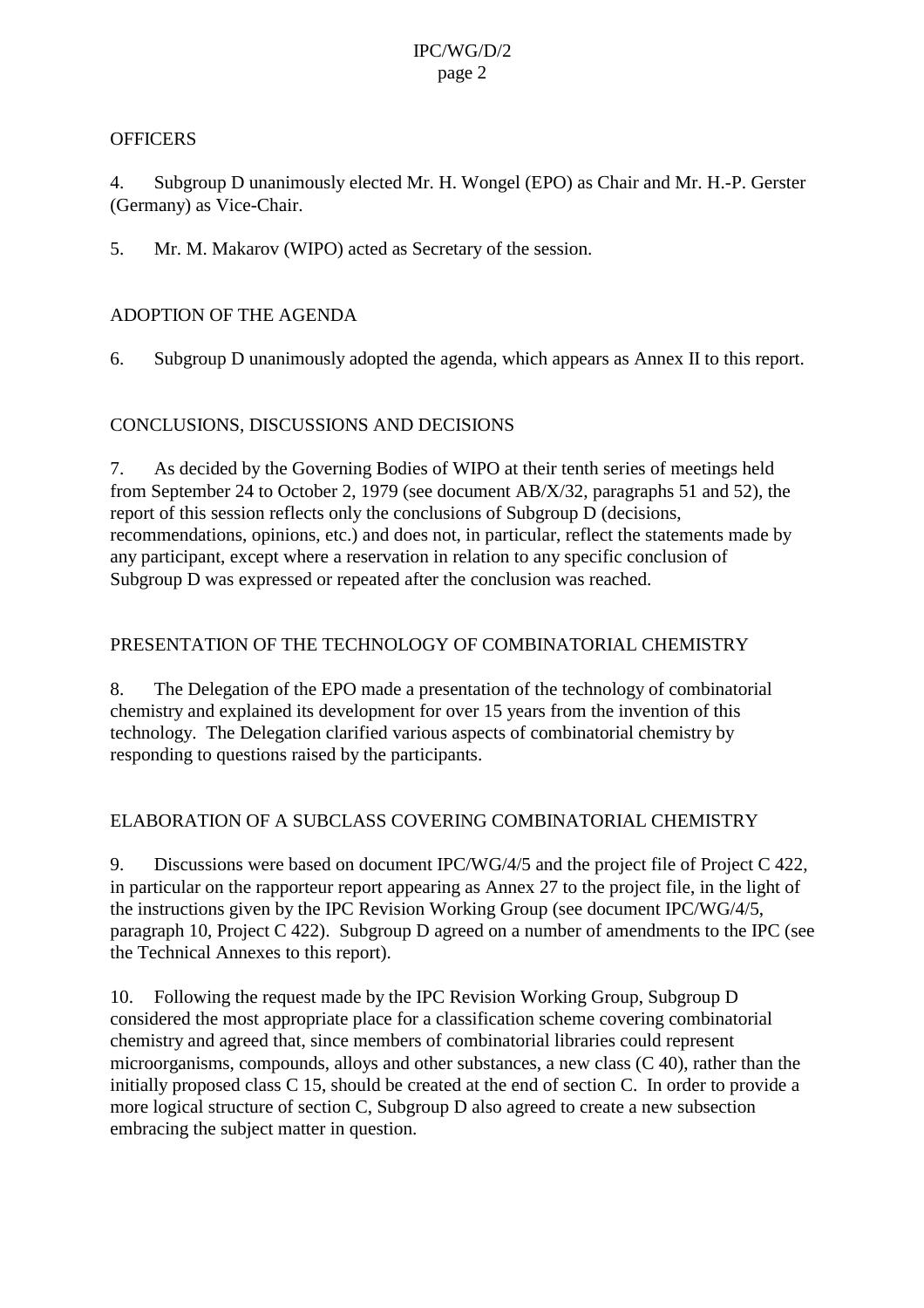11. Subgroup D discussed how to classify non-combinatorial libraries, namely, arrays of substances obtained by non-combinatorial methods or which origin was not specified, and decided that such libraries should also be covered by the new subclass because no appropriate place could otherwise be provided in the IPC.

12. Subgroup D realized that class C 40 was the first class in the IPC created in the course of IPC reform and that its elaboration should be influenced by new features that the reform was bringing in the IPC. To this end, Subgroup D elaborated classification definitions for subclass C 40 B and for basic concepts thereof relating to "libraries" and "combinatorial synthesis."

13. Subgroup D agreed on the main group structure of subclass C 40 B. In considering the order of main groups, Subgroup D noted that the ad hoc IPC Reform Working Group had elaborated a standardized sequence of main groups in IPC subclasses which was intended to serve as guidance when new subclasses were created or substantially revised. In attempting to introduce that standardized sequence proceeding from the most complex to less complex subject matter, Subgroup D came to the conclusion that its application in the field of combinatorial chemistry was difficult, namely in deciding which subject matter, methods or apparatus, was the most complex. It was also unclear which type of methods should be listed first. Subgroup D finally felt that, in this particular case, the standardized sequence of main groups was not beneficial because of the limited size of the classification scheme and the low risk of overlapping between main groups in subclass C 40 B. Subgroup D agreed, accordingly, to recommend to the IPC Revision Working Group that the sequence of main groups approved in subclass C 40 B, corresponding to basic successive stages of combinatorial technology, should be retained.

14. With regard to the subject matter relating to "methods specially adapted for identifying library members," Subgroup D decided that a separate main group 7/00 could be created for this subject matter. In order to confirm the correctness of this decision, Subgroup D requested the EPO to prepare examples of patent documents illustrating the main group and invited its members to submit comments on the examples in time for the fifth session of the IPC Revision Working Group. The EPO was also invited to propose a note clarifying the borderline between screening and identification on one hand, and between subclass C 40 B and other subclasses, for example, G 01 N, in respect of screening and identification on the other.

15. Subgroup D decided that the technology of combinatorial chemistry should be subject to multi-aspect classification by combining symbols of subclass C 40 B with symbols of other relevant areas of the IPC. To this effect, Subgroup D elaborated a note explaining how multi-aspect classification should be applied in relation to library members and to methods and apparatus covered by the subclass.

16. Subgroup D noted that the problem of classifying library members, in view of their large number, was similar to the problem described in paragraph 71 of the Guide to the IPC in respect of "Markush"-type formulae and agreed that classification rules for library members should follow the procedure set up in paragraph 71. Subgroup D also agreed to recommend that, in the future revision of the Guide, paragraph 71 should be reconsidered with a view to its extension to cover also library members.